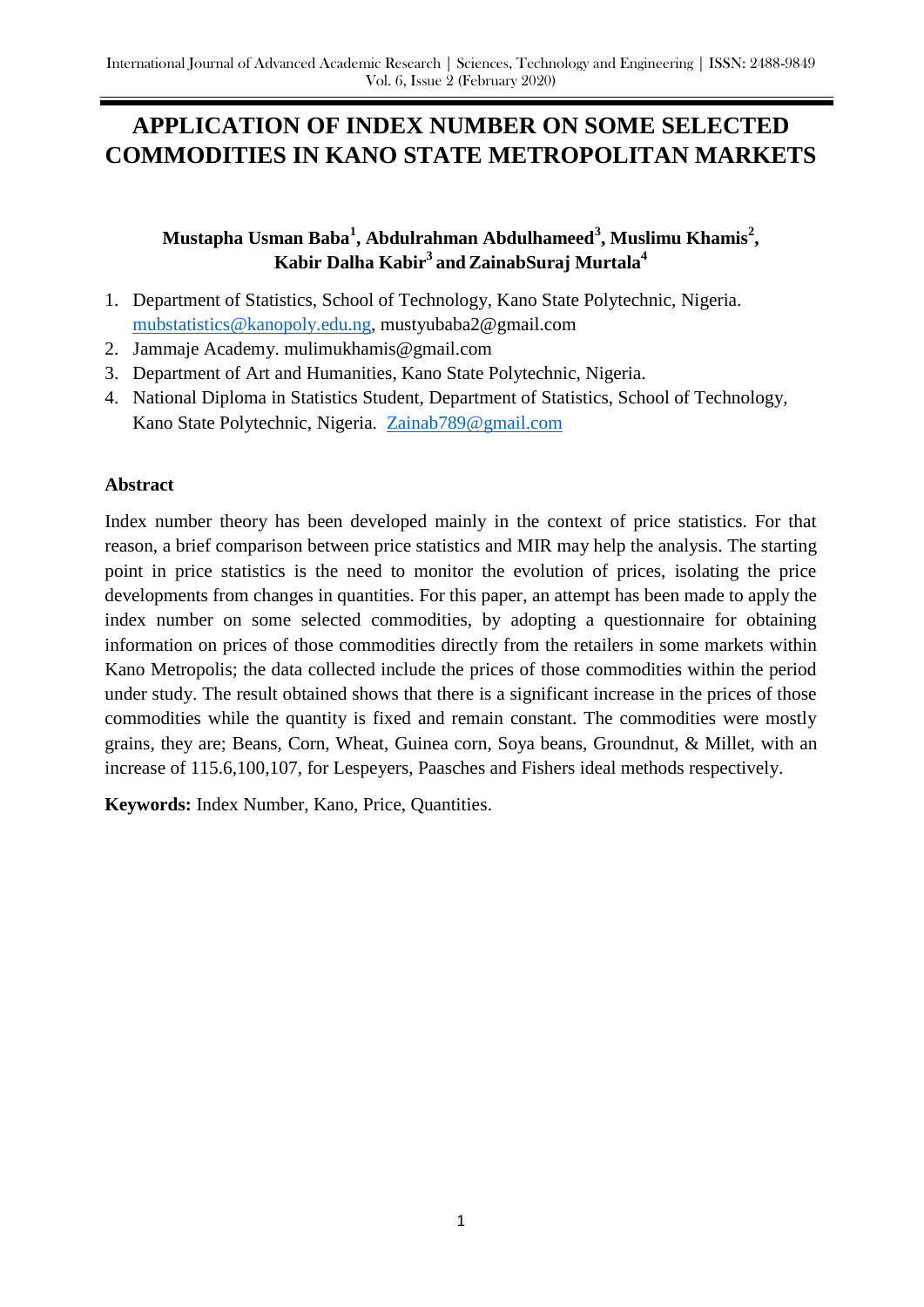#### **Introduction**

An *index number* is a percentage ratio of *prices*, *quantities* or *values* comparing two time periods or two points in time. The time period that serves as a basis for the comparison is called the *base period* and the period that is compared to the base period is called the *given or current period*. A price index measures the change in the money value of an item (or group of items) over time whereas a quantity index measures the non-monetary value of an item (or a group of items) over time. An index number that represents a percentage comparison of the number of cars sold in a given month as compared with that of a base month is a quantity index. A price index represents a comparison of prices between two time periods and, finally, a value index is one that represents a comparison of the total value of production or sales in two time periods without regard to whether the observed difference is a result of differences in quantity, price or both. Index numbers are also differentiated according to the number of commodities or products included in the comparison. A *simple index*, also known as a *relative*, is a comparison involving only one item but an index whose calculation is based on several items is known as an *aggregate* or *composite* index. A very famous example of a composite index is the **Retail Prices Index** (RPI), which measures the changes in costs in the items of expenditure of the average household. **According to Tuttle**, "Index number is a single ratio (or a percentage) which measures the combined change of several variables between two different times, places or situations". We can thus say that index numbers are economic barometers to judge the inflation (increase in prices) or deflationary (decrease in prices) tendencies of the economy. They help the government in adjusting its policies in case of inflationary situations.

**Prasada (2015)** presented a paper titled "Construction of Cost-of-Living Index Numbers- A Unified Approach", and stated that, average price of each commodity is defined using the total value of i<sup>th</sup> commodity, expressed in a common currency unit, and the total quantity of i<sup>th</sup> commodity, total obtained over all M situations. This definition makes use of the implicit price component in a pair of value and quantity observations. Then the exchange rate for  $J<sup>th</sup>$  currency unit R is defined by comparing the price vector pj and the average prices P.,  $i = I, \dots, N$ . This is done by comparing the expenditure sufficient to buy the quantity vector  $q_i$  at these two price vectors. Thus, the equation seems to be a system derived from intuitive understanding of the concepts of exchange rates and average prices.

**Mulligen (2012)**: Quality aspects in price indices and international comparisons: Applications of the hedonic method, and found that, the issue of quality differences that is apparent in price index numbers is at least as relevant for international comparisons. Because the composition of production of some goods is strongly heterogeneous across countries, a quality adjustment is necessary in those cases. The hedonic method, which is applied more frequently in the field of price indices, may also provide a solution in the case of international price comparisons. In calculating quality-adjusted price indices for automobiles, the hedonic method is not undisputed. Cars may be too complex for this method, since there is a vast array of price determining characteristics, many of which appear only in certain models or types, and most of which are correlated with each other. In price indices, there may be sufficient overlap in the year-to-year availability of cars to use alternative methods, but this is not the case for international comparisons.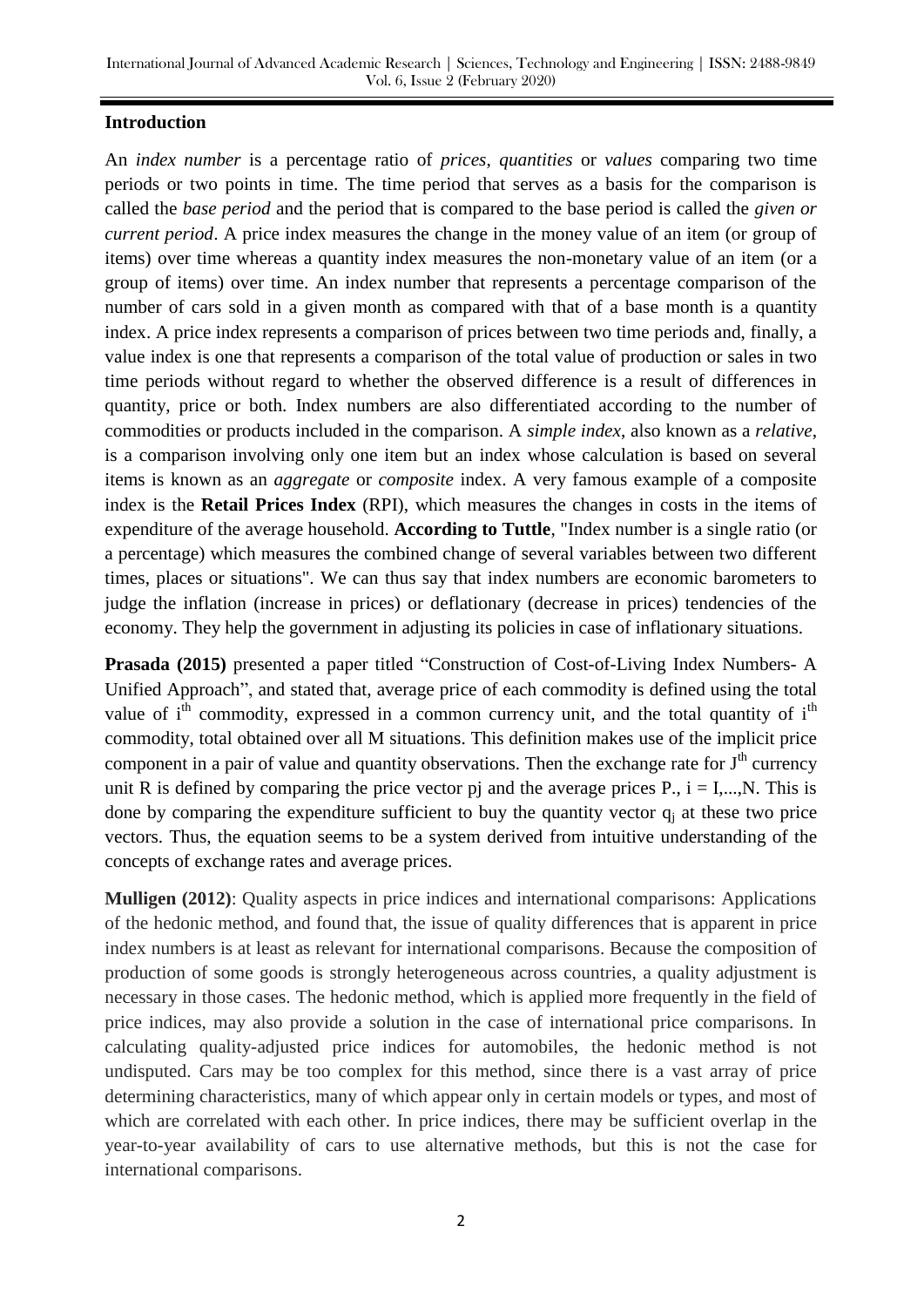**Vartia(2010):** Principles of Defining Index Numbers and Constructing Index Series, stated that, systematic gradual progress has been going on in the *theoretical basis* of index number problem during the last 30years. Knowledge of its importance for practical applications has increased considerably. Here the efforts of Euro Stat, the Ottawa Group, IMF and other economic organizations have been very important. The production of the PPI Manual organized by IMF is an important undertaking from this point of view (see IMF, 2004). Good atmosphere in the co-work of academic experts and official appliers is an important explanatory variable in success of the projects (or of lack of it). The PPI Manual can be considered humorously as an updated version of the "Fisher"s Index Number Bible" from 1922s.

**Krishnan (2010):** Constructing an Area-based Socioeconomic Index: A Principal Components Analysis Approach, the results of our analysis showed a significant level of 0.00, a value that is small enough to reject the hypothesis (the probability should be less than 0.05 to reject the null). It can be concluded that the strength of the relationship among variables is strong or the correlation matrix is not an identity matrix as is required by factor analysis to be valid. These diagnostic procedures indicate that factor analysis is appropriate for the data. The correlations were checked for multicollinearity problems. Some researchers use factor analysis if the variables show multicollinearity. However, multicollinearity could increase the standard error of factor loadings, making them less reliable and also difficult to label. Some researchers either combine collinear variables or eliminate them prior to factor analysis. Some others forgo factor analysis altogether. In the present study, the Kaiser-Meyer-Olkin (KMO), a Measure of Sampling Adequacy (MSA) was used to detect multicollinearity in the data so that the appropriateness of carrying out a factor analysis can be detected. More specifically, sampling adequacy predicts if data are likely to factor well, based on correlations and partial correlations. The KMO measure compares the magnitudes of the observed correlation coefficients to the magnitudes of the partial correlation coefficients. If the variables, in fact, have common factors, the partial correlation coefficients should be small relative to the total correlation coefficient. The maximum value of KMO can be 1.0, a value of 0.9 is considered as "marvelous", 0.80, "meritorious", 0.70, "middling", 0.60, "mediocre", 0.50, "miserable" (Antony & Rao, 2007; see also, Planning Commission, 1993).

**Clements (2008):** Stochastic index number; the sampling variance of the inflation estimator is proportional to the variance of relative prices. When there is more dispersion of relative prices, i.e., when prices are changing more disproportionately, the sampling variance increases. This is also an attractive result which agrees with the intuitive idea that the underlying rate of inflation is in some sense less well defined when there are large changes in relative prices. The results can be extended to allow for more general specifications for the distribution of the disturbance terms. Crompton (2000) analyzes White (1980)-type heteroscedasticity and derives analytical scalar expressions for the standard error of inflation under this formulation. Selvanathan and Prasada Rao (1999) consider a more general error covariance structure. Even with these extensions, the basic insight remains unchanged, viz., the standard error of the estimate of the rate of inflation increases with the degree of variability of relative prices. Price of a single commodity from one time to another is, of course, found by dividing its price at the second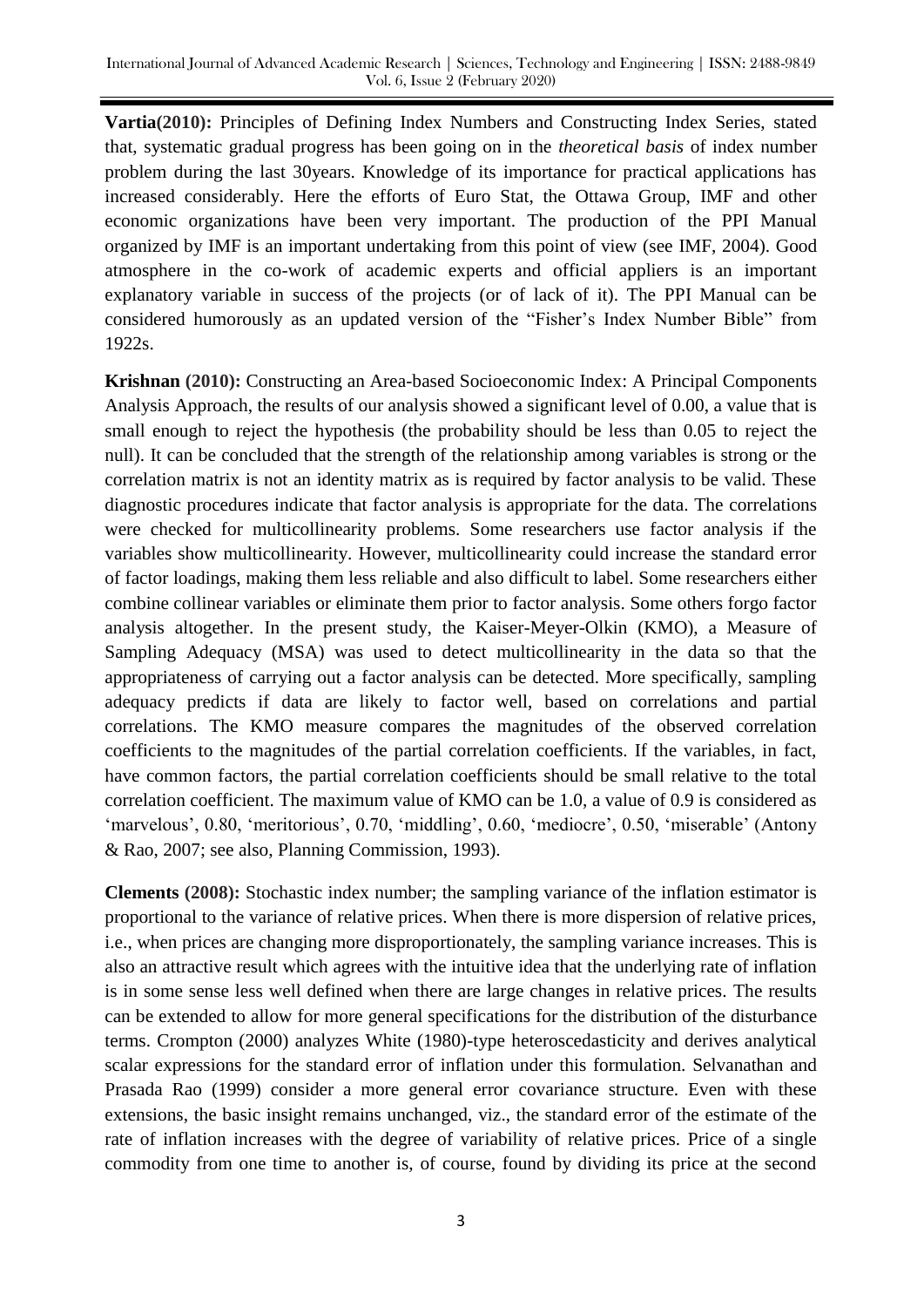time by its price at the first time. The ratio between these two prices is called the price relative of that one particular commodity in relation to those two particular times.

**AKINTOYE (2013):** Construction Tender Price Index; Modeling and Forecasting Trends: Between 1980 and 1987, the UK Building Cost Index produced by the Building Cost Information Service increased at an annual rate of 6.3% compared with Tender Price Index 3.3% and Retail Price Index at 6.7% per annum. This significant disparity between Tender Price and Building Cost Index is unexpected in view of the attributed importance of input prices in the tender price formation. This suggests that other factors apart from input prices may be responsible for the trends in building prices generally. The thesis reviews the pricing strategies of construction contractors leading to the conclusion that macroeconomic factors are equally important.

# **Methodology**

Convenience sampling (also known as Haphazard Sampling or Accidental Sampling) is a type of non-probability or non-random sampling where members of the target population that meet certain practical criteria, such as easy accessibility, geographical proximity, availability at a given time, or the willingness to participate are included for the purpose of the study corresponds to price developments and what part corresponds to movements in volumes. The impact of price developments is calculated by fixing a certain business volume for the two periods (Laspeyres price index). From that we can obtain an index defined as:

$$
P_{01}^{la} = \frac{\sum P_1 Q_0}{\sum P_0 Q_0} \times 100
$$

In other words, applying these price indices, an increase in transactions from one period to another can be, in principle, decomposed into an increase in price and an increase in volume.

In simple terms, an index [or index number] is a number showing the level of a variable to its level [set equal 100] in a given base period. We begin by considering the simplest form of index numbers, elementary indices, also known as relatives.

#### **Result**

Table I- this table contains base and current year prices (2015 to 2017) and quantity, with commodities (rice and flour).

| S/N | <b>Commodities</b> | <b>Base</b><br>year | <b>Base</b><br>vear | <b>Current</b><br>vear | Current<br>year |
|-----|--------------------|---------------------|---------------------|------------------------|-----------------|
|     |                    | prices              | quantity            | prizes                 | quantity        |
|     |                    | in Naira $(P_0)$    | in $kg(Q_0)$        | in Naira $(P_1)$       | in $kg(Q_1)$    |
|     | Rice               | 138300              | 50                  | 14200                  | 50              |
|     |                    |                     |                     |                        |                 |
|     | Flour              | 8590                | 50                  | 11700                  | 50              |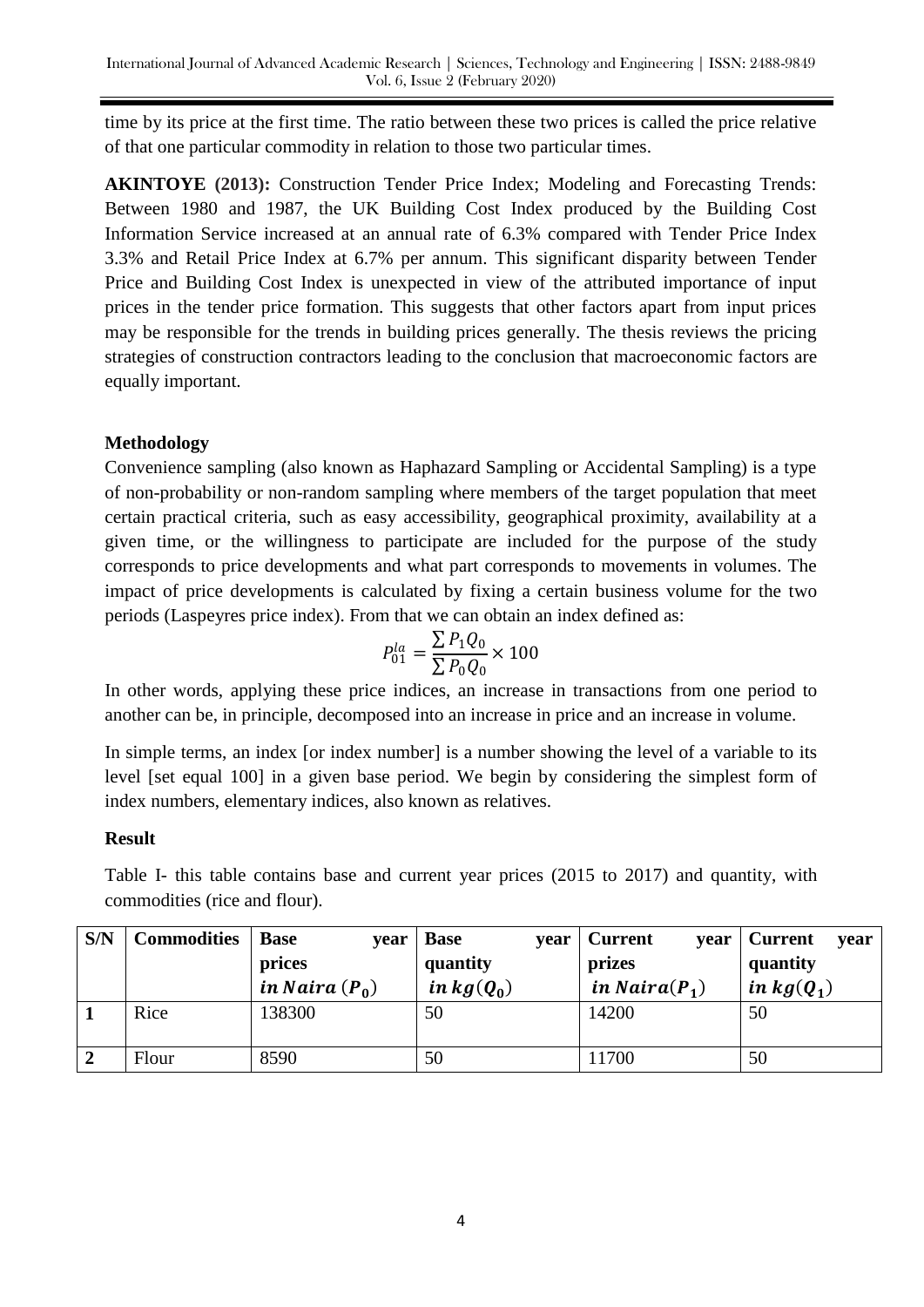| S/N          | <b>Commodities</b> | $P_0$  | $\mathbf{Q_0}$ | $P_1$ | $\mathbf{Q}_1$ | $p_1q_0$ | $p_0q_0$ | $p_1q_1$ | $p_0q_1$ |
|--------------|--------------------|--------|----------------|-------|----------------|----------|----------|----------|----------|
|              |                    |        |                |       |                |          |          |          |          |
|              | Rice               | 138300 | 50             | 14200 | 50             | 710000   | 690000   | 710000   | 690000   |
| $\mathbf{2}$ | Flour              | 8590   | 50             | 11700 | 50             | 585000   | 429500   | 585000   | 585000   |
| Total        |                    |        |                |       |                | 1295000  | 1119500  | 1295000  | 1119500  |

Table II- this is computation of our data collected

Price index

1-Using Lespeyers method

$$
P_{01} = \frac{\sum P_1 Q_0}{\sum P_0 Q_0} \times 100
$$
  
\n
$$
P_{01} = 1295000/1119500 \times 100
$$
  
\n
$$
P_{01} = 1.156 \times 100
$$
  
\n
$$
P_{01} = 115.67
$$

2-Using paasches method

$$
P_{01} = \frac{\sum P_1 Q_1}{\sum P_0 Q_1} \times 100
$$
  
\n
$$
P_{01} = 1295000/1119500 \times 100
$$
  
\n
$$
P_{01} = 1.156 \times 100
$$
  
\n
$$
P_{01} = 115.67
$$

3-Using fisher"s ideal method

$$
P_{01} = \sqrt{\frac{\sum P_1 Q_0 \sum P_1 Q_1}{\sum P_0 Q_0 \sum P_0 Q_1}} \times 100
$$
  
\n
$$
P_{01} = \sqrt{115.6 \times 115.6}
$$
  
\n
$$
P_{01} = \sqrt{13363.36}
$$
  
\n=115.6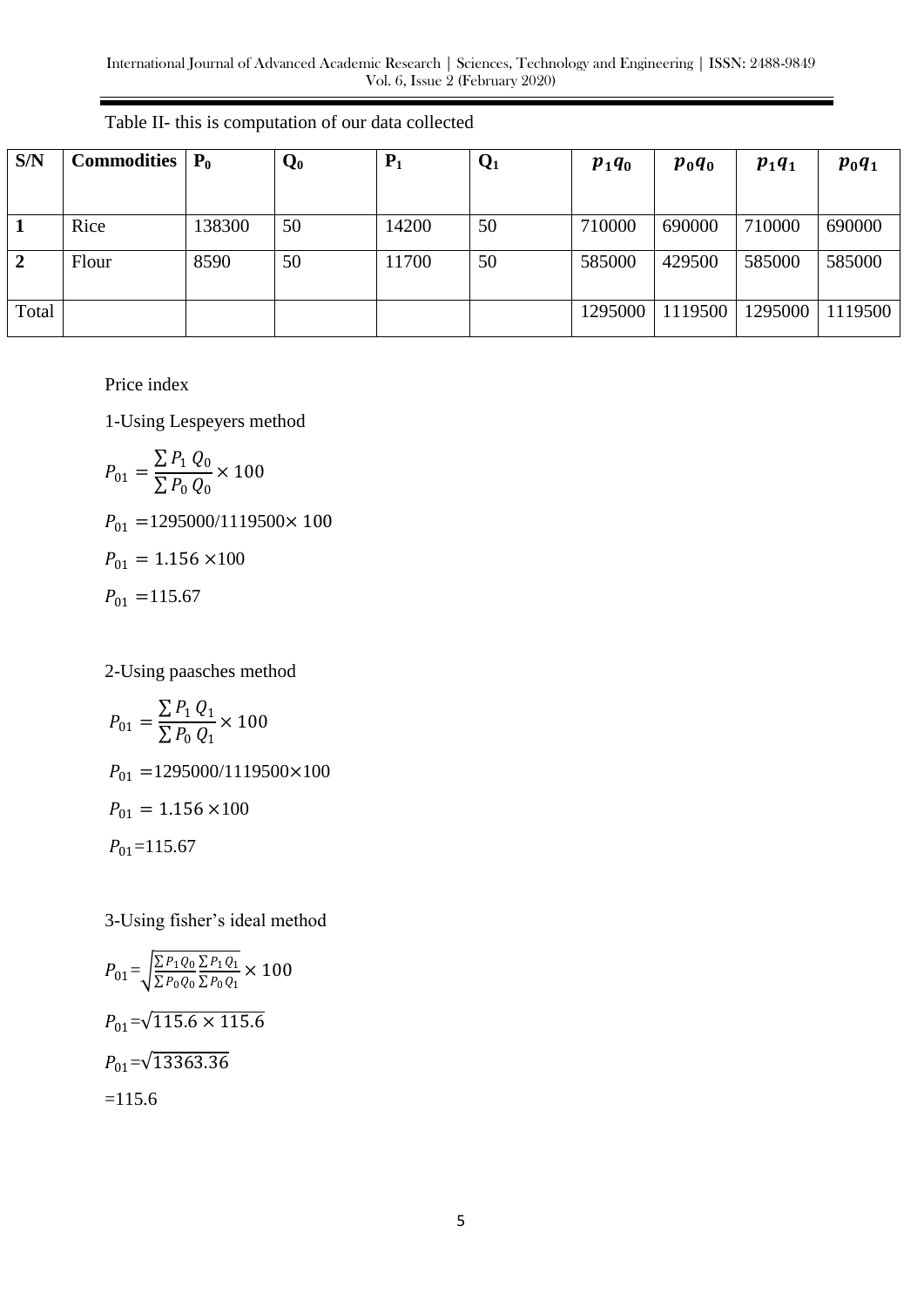This shows that there is no significant difference in prices index using difference method, and we will have an increase in 115.6 %.

Quantity index

1-lespeyers method

$$
Q_{01} = \frac{\sum q_1 p_0}{\sum q_0 p_0} \times 100
$$
  
\n
$$
Q_{01} = \frac{1295000}{1119500} \times 100
$$
  
\n
$$
Q_{01} = 1.156 \times 100
$$
  
\n=115.6

2-paashes method

$$
Q_{01} = \frac{\sum q_1 p_1}{\sum q_0 p_1} \times 100
$$
  

$$
Q_{01} = \frac{1295000}{1295000} \times 100
$$
  

$$
Q_{01} = 100
$$

3-fishers ideal method

$$
Q_{01} = \sqrt{\frac{\sum Q_1 P_0 \sum Q_1 P_1}{\sum Q_0 P_0 \sum Q_0 P_1}} \times 100
$$
  
\n
$$
Q_{01} = \sqrt{I a^{Q01} p a^{Q01}}
$$
  
\n
$$
Q_{01} = \sqrt{115.6 \times 100}
$$
  
\n
$$
Q_{01} = \sqrt{11560}
$$
  
\n=107

This shows that there is a difference in quantity index by comparing different methods; lespeyers, paasches and fishers ideal method with different significant value increasing 115.6, 100, and 107.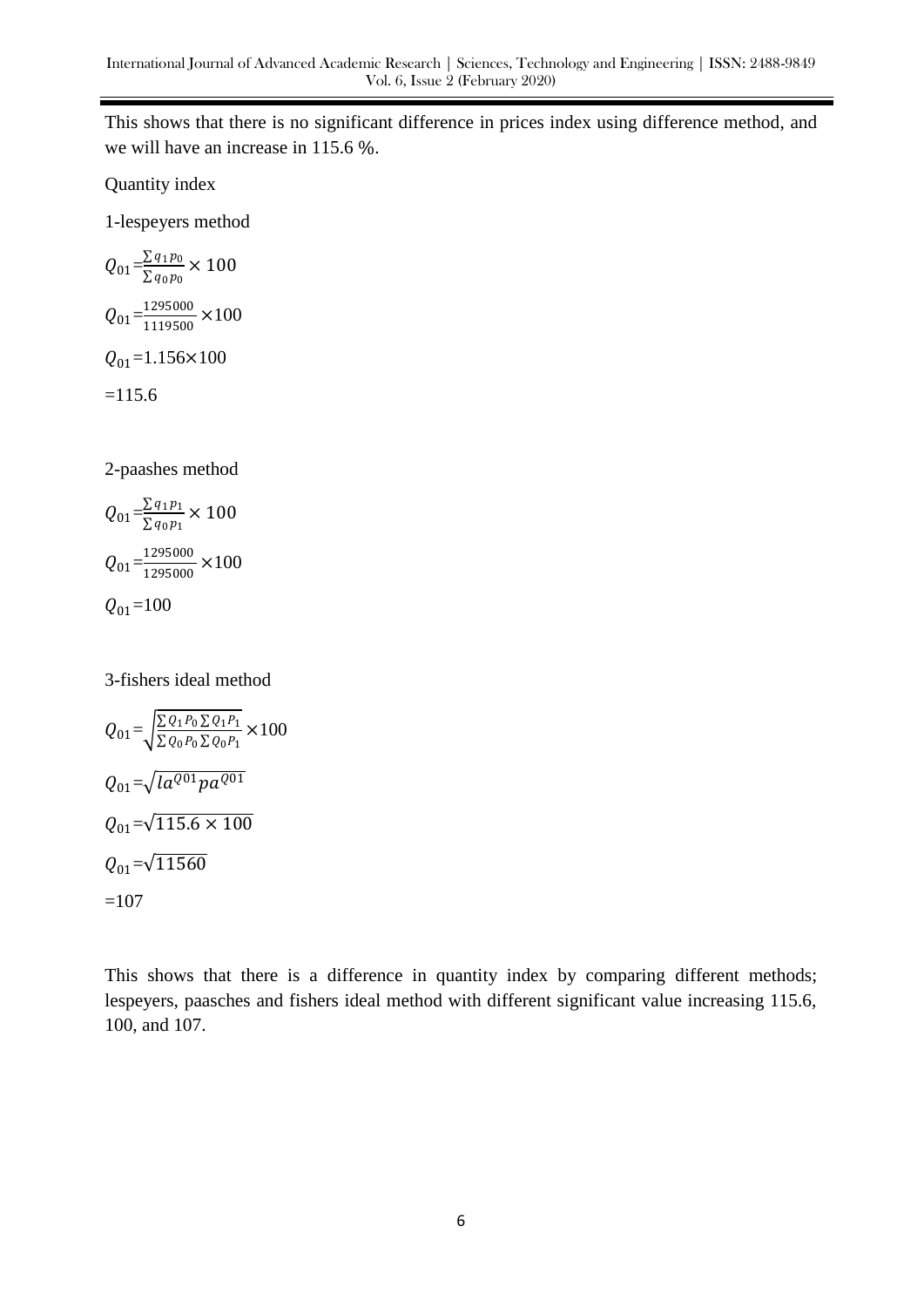Table 1- this table contains base and current year prices and quantity indices, and some selected commodities like beans, corn, wheat, guinea corn, soya beans, groundnut and millet.

| S/N            | <b>Commodities</b> | <b>Base</b><br>year           | <b>Base</b><br>year | <b>Current</b><br>year | <b>Current</b><br>year |
|----------------|--------------------|-------------------------------|---------------------|------------------------|------------------------|
|                |                    | prices                        | quantity            | prices                 | quantity               |
|                |                    | in Naira $(P_0)$ in $kg(Q_0)$ |                     | in Naira $(P_1)$       | in $kg(Q_1)$           |
|                | Beans              | 18000                         | 110                 | 28800                  | 110                    |
| 2              | Corn               | 8900                          | 110                 | 10500                  | 110                    |
| 3              | Wheat              | 16400                         | 110                 | 14500                  | 110                    |
| $\overline{4}$ | Geneacorn          | 11350                         | 110                 | 12850                  | 110                    |
| 5              | Soya beans         | 14000                         | 110                 | 15300                  | 110                    |
| 6              | Grand nut          | 35700                         | 110                 | 18500                  | 110                    |
| 7              | Millet             | 10000                         | 110                 | 13100                  | 110                    |

Table 2

| S/N            | commodities | $P_0$ | $\boldsymbol{Q_0}$ | $\boldsymbol{p_1}$ | $\boldsymbol{Q}_1$ | $p_1q_0$ | $p_0q_0$ | $p_1q_1$ | $p_0q_1$ |
|----------------|-------------|-------|--------------------|--------------------|--------------------|----------|----------|----------|----------|
|                | Beans       | 18000 | 11                 | 28800              | 11                 | 3168000  | 1980000  | 3168000  | 1980000  |
|                |             |       | $\boldsymbol{0}$   |                    | $\theta$           |          |          |          |          |
| 2              | Corn        | 8900  | 11                 | 10500              | 11                 | 1155000  | 979000   | 1155000  | 979000   |
|                |             |       | $\theta$           |                    | $\theta$           |          |          |          |          |
| 3              | Wheat       | 16400 | 11                 | 14500              | 11                 | 1595000  | 1804000  | 1595000  | 1804000  |
|                |             |       | $\boldsymbol{0}$   |                    | $\theta$           |          |          |          |          |
| $\overline{4}$ | Geneacorn   | 11350 | 11                 | 12850              | 11                 | 1413500  | 1248000s | 1413500  | 1248000s |
|                |             |       | $\boldsymbol{0}$   |                    | $\theta$           |          |          |          |          |

#### **Price index**

**1-Using lespeyers method**

$$
P_{01} = \frac{\sum P_1 Q_0}{\sum P_0 Q_0} \times 100
$$

$$
P_{01} = \frac{12490500}{12578000} \times 100
$$

$$
= 0.99 \times 100
$$

=99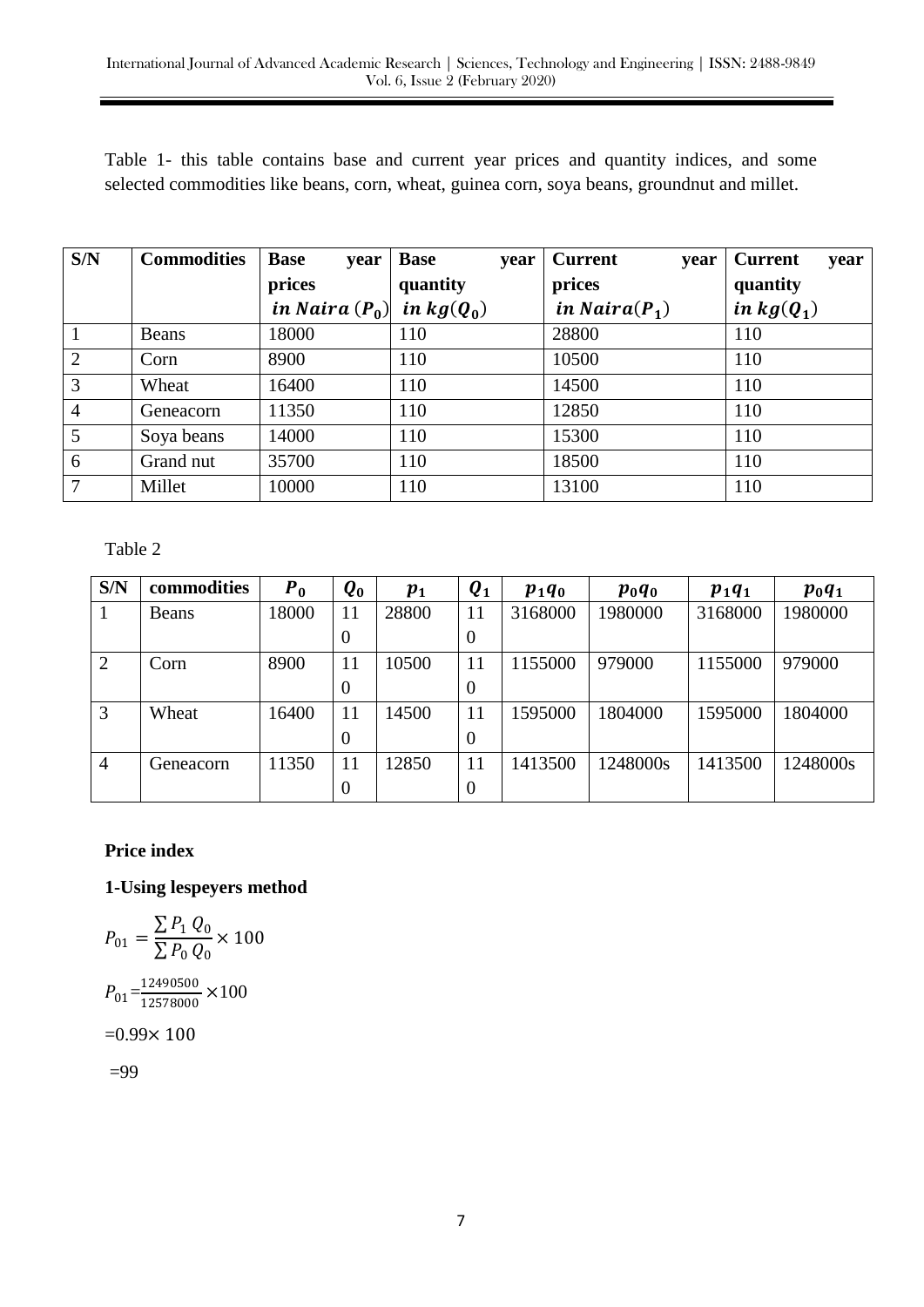#### **2-paashes method**

$$
P_{01} = \frac{\sum P_1 Q_1}{\sum P_0 Q_1} \times 100
$$

$$
P_{01} = \frac{12490500}{12578000} \times 100
$$

$$
= 0.99 \times 100
$$

 $=99$ 

#### **3-fishers ideal method**

$$
P_{01} = \sqrt{\frac{\sum P_1 Q_0 \sum P_1 Q_1}{\sum P_0 Q_0 \sum P_0 Q_1}} \times 100
$$

$$
= \sqrt{99 \times 99}
$$

$$
=\sqrt{9801}
$$

**=99**

This shows that there is no difference in prices index using different methods, and there is an increase of 99%.

# **Quantity index**

**1**-lespeyers method

$$
Q_{01} = \frac{\sum q_1 p_0}{\sum q_0 p_0} \times 100
$$

$$
= \frac{12578000}{12578000} \times 100
$$

$$
= 100
$$

**2**-paashes method

$$
= Q_{01} = \frac{\sum q_1 p_1}{\sum q_0 p_1} \times 100
$$

$$
= \frac{12490500}{12490500} \times 100
$$

$$
=100
$$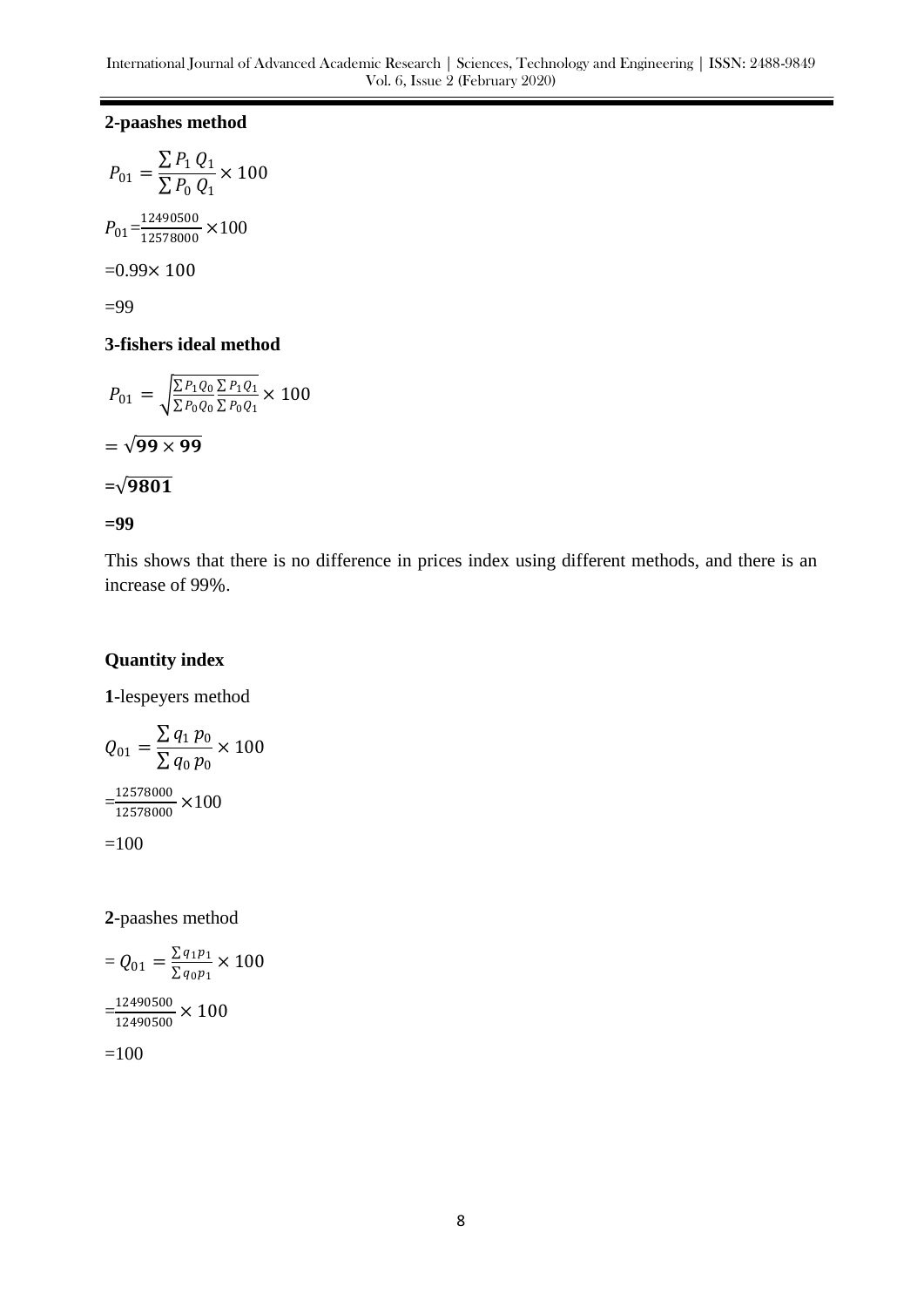**3**-fishers ideal method

 $=\sqrt{100 \times 100}$ 

 $=\sqrt{10000}$ 

=100

This also shows that there is no significant difference in quantity with an increase of 1.

| S/N            | commodities  | $P_0$ | $\boldsymbol{Q_0}$ | $\boldsymbol{p_1}$ | $\boldsymbol{Q}_1$ | $p_1q_0$ | $p_0q_0$ | $p_1q_1$ | $p_0q_1$ |
|----------------|--------------|-------|--------------------|--------------------|--------------------|----------|----------|----------|----------|
|                | <b>Beans</b> | 18000 | 110                | 28800              | 110                | 3168000  | 1980000  | 3168000  | 1980000  |
| 2              | Corn         | 8900  | 110                | 10500              | 110                | 1155000  | 979000   | 1155000  | 979000   |
| 3              | Wheat        | 16400 | 110                | 14500              | 110                | 1595000  | 1804000  | 1595000  | 1804000  |
| $\overline{4}$ | Guinea corn  | 11350 | 110                | 12850              | 110                | 1413500  | 1248000  | 1413500  | 1248000  |
| 5              | Soya beans   | 14000 | 110                | 15300              | 110                | 1683000  | 1540000  | 1683000  | 1540000  |
| 6              | Grand nut    | 35700 | 110                | 18500              | 110                | 1441000  | 2035000  | 1441000  | 2035000  |
| 7              | Millet       | 10000 | 110                | 13100              | 110                | 2035000  | 3927000  | 2035000  | 3927000  |
| Total          |              |       |                    |                    |                    | 12490500 | 1257800  | 12490500 | 1257800  |

#### • **Time reversal and factor reversal test**

Time reversal test 1-when lespyers method is used

$$
p_{01} \times p_{10} = \sqrt{\frac{\sum P_1 Q_0}{\sum P_0 Q_0} \frac{\sum P_0 Q_1}{\sum P_1 Q_1}} \times 100
$$
  

$$
\sqrt{\frac{12490500 \times 1257800}{12578000 \times 12490500}} \times 100 = 1 \times 100
$$

 $= 100$ 

2-paaches method

$$
p_{01} \times p_{10} = \sqrt{\frac{\sum P_1 Q_1 \sum P_0 Q_0}{\sum P_1 Q_0}} \times 100
$$
  
= 
$$
\sqrt{\frac{12490500 \times 1257800}{12578000 \times 12490500}} \times 100
$$
  
= 1 × 100  
= 100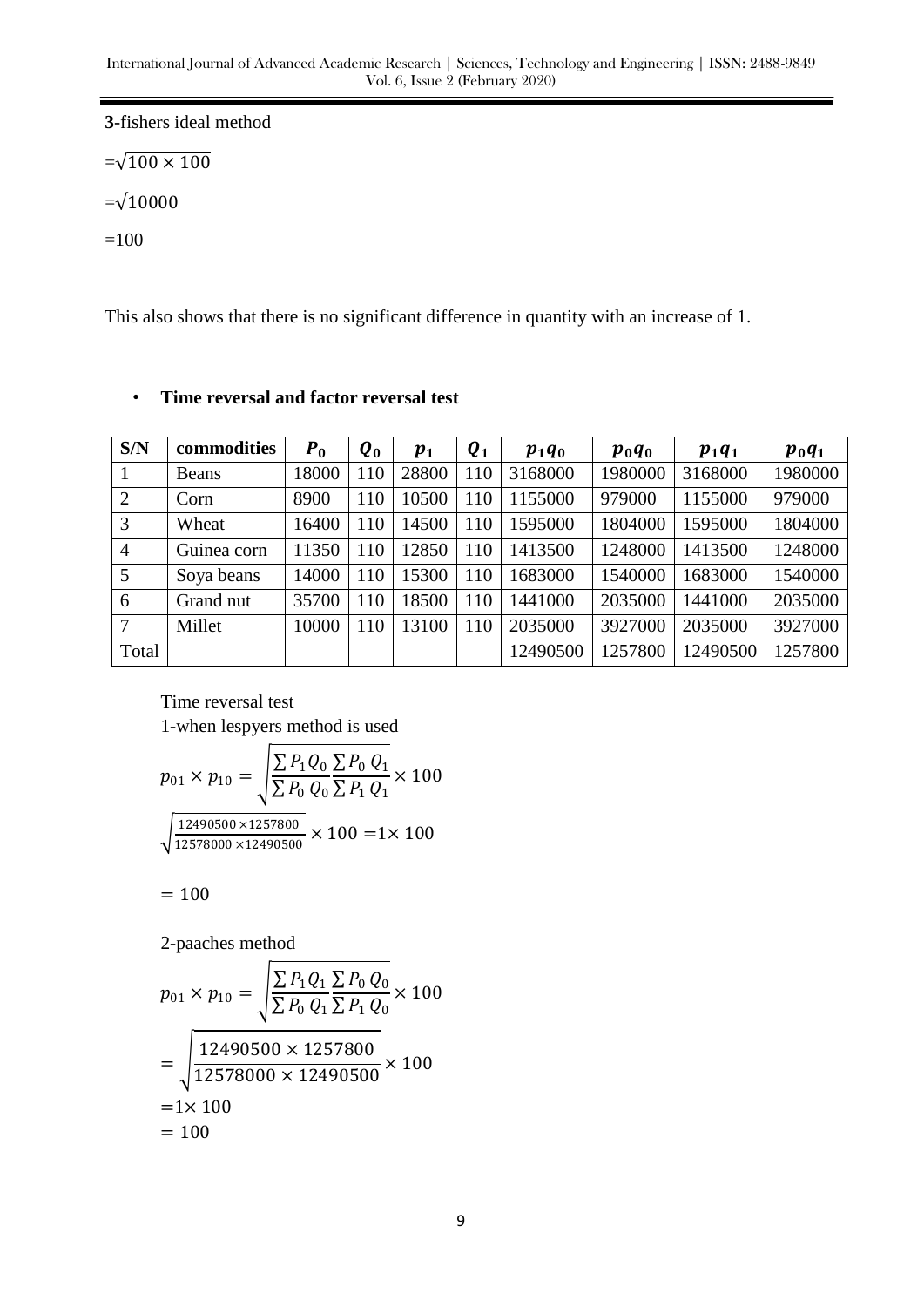3-fishers ideal method

$$
p_{01} \times p_{10} = \sqrt{\frac{\sum p_1 q_0 \sum p_0 q_{1 \times} \sum p_1 q_{1} \sum p_0 q_0}{\sum p_0 q_0 \sum p_1 q_{1 \times} \sum p_0 q_{1} \sum p_1 q_0}}
$$
  
= 
$$
\sqrt{\frac{12490500}{12578000} \frac{12578000}{12490500} \times \frac{12490500}{12578000} \frac{12578000}{12490500}}
$$
  
= 1

# **Factor reversal test**

1-lespyers method

$$
p_{01} \times Q_{01} = \sqrt{\frac{\sum p_1 q_0 \times \sum q_1 p_0}{\sum p_0 q_0 \times \sum q_0 p_0}} \times 100
$$
  
= 
$$
\sqrt{\frac{12490500}{12578000}} \times \frac{12490500}{12578000} \times 100
$$
  
= 100

2-paasches method

$$
p_{01} \times Q_{01} = \sqrt{\frac{\sum p_1 q_1 \times \sum q_1 p_1}{\sum p_0 q_1 \times \sum q_0 p_1} \times 100}
$$
  
= 
$$
\sqrt{\frac{12490500}{12578000} \times \frac{12490500}{12490500}} \times 100
$$
  
= 
$$
\sqrt{\frac{12490500}{12578000}} \times 100
$$
  
= 9.93 × 100  
= 993.4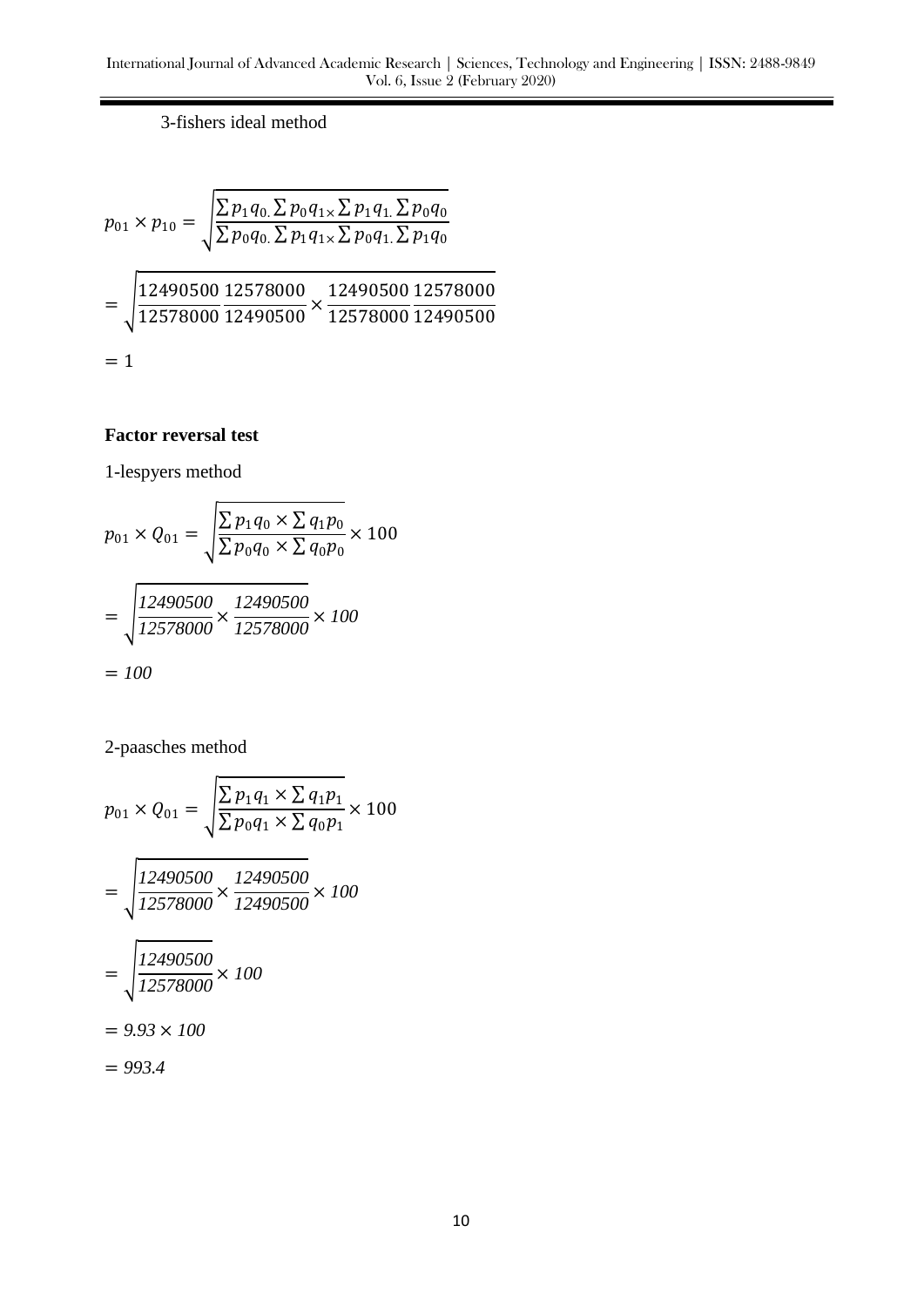3-fishers ideal method

$$
p_{01} \times p_{01} = \sqrt{\frac{\sum p_1 q_0 \sum p_1 q_1 \times \sum p_1 q_0 \sum p_1 q_1}{\sum p_0 q_0 \sum p_0 q_1 \times \sum p_0 q_0 \sum p_0 q_1}}
$$
  
\n
$$
p_{01} \times p_{01} = \sqrt{\frac{\sum p_1 q_1}{\sum p_0 q_0}}?
$$
  
\n
$$
v = \frac{\sum p_1 q_1}{\sum p_0 q_0}
$$
  
\n
$$
v = \frac{12490500}{1278000}
$$
  
\n
$$
v = 9.77
$$

#### **Recommendation and Conclusion**

Based on the research findings in this paper, the following recommendation is made;

• The government should give much priority to agriculture sectors, such as increasing food production of existing export crops, so that the increase in the prices of commodities will be reduced drastically over time. And this shows that it certified both time reversal and factor reversal test for the following commodities: beans, corn, wheat, guinea corn, soya beans, groundnut and millet.

#### **Conclusion**

This paper has come to conclude that, after taking an analysis on the data concerning application of index number on some selected commodities which were obtained from Sabongari, Singer, Dawanau markets, the result obtained shows that there is a significant increase in the prices of those commodities while the quantity is fixed and remain constant.